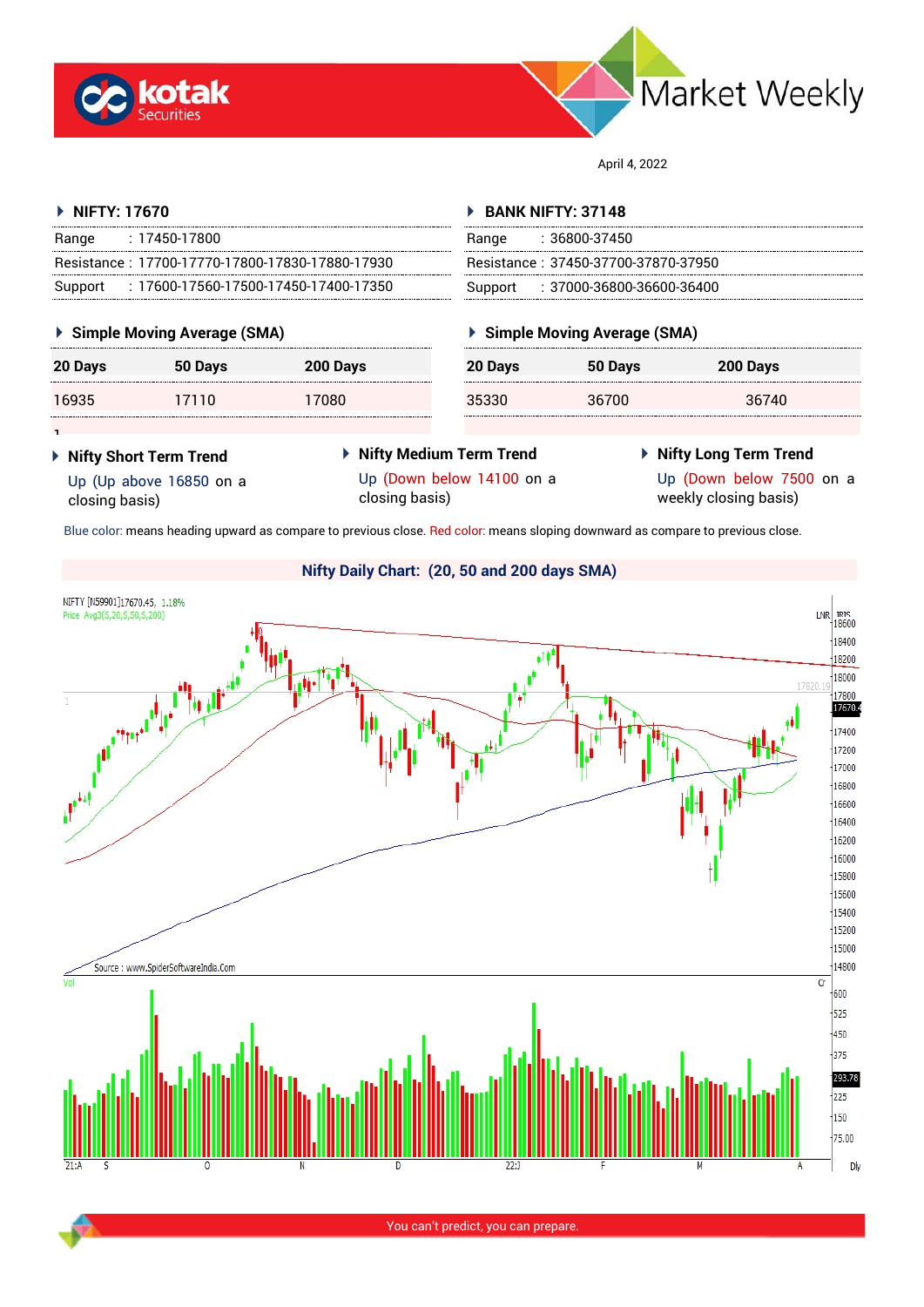#### **Market Analysis**

**Nifty/Sensex Weekly View:** The benchmark indices continued the positive momentum. In the last week, the nifty rallied over 3 per cent or 600 points while the Sensex gained over 2500 points. Last Monday, after a muted opening once again market took the support near 200 days SMA and reversed. Post promising reversal formation, it has not only cleared the resistance of 17450/58450 but also succeeded to close above the same. Among sectors, Reality, financial and Private Banks indices rallied over 5 per cent whereas despite strong momentum some profit booking was seen in Metal and selective Pharma stocks. Technically, after a 17450/58450 breakout, the index maintained breakout continuation formation which is broadly positive. In addition, a strong bullish candlestick formation on weekly charts and a higher bottom formation also support a further uptrend from the current levels. However, due to temporary overbought situation traders may prefer to take a cautious stance near the 17800/59700 resistance level. we are of the view that the current texture is likely to continue unless Nifty slips below 17450/58400 or 10 days SMA. Above which, we could see the level of 17800/59700; further upside may also continue which could lift the index up to 17935/60100. On the flip side, 10 days SMA or 17450/58400 would be the sacrosanct level for the positional traders. Below the same, chances of hitting 17350-17200/58100-57500 would turn bright.

Bank-Nifty closed above the level of 36850, which would take the index back into the conflict zone between 37500 and 37700. We will be facing the result of the credit policy in the current week and hence we should be careful while adding long positions at higher levels.

In short, the broader market is entering an area of multiple resistance between the 17700 and 17850 levels. Our advice is to reduce weak long positions or take partial profit on long positions between the given levels.

### **RATING SCALE (PRIVATE CLIENT GROUP)**

| <b>BUY</b>             | A condition that indicates a good time to buy a stock. The exact circumstances of the signal will be determined by the indicator that an<br>analyst is using.  |
|------------------------|----------------------------------------------------------------------------------------------------------------------------------------------------------------|
| <b>SELL</b>            | A condition that indicates a good time to sell a stock. The exact circumstances of the signal will be determined by the indicator that an<br>analyst is using. |
| <b>Stop Loss Order</b> | An instruction to the broker to buy or sell stock when it trades beyond a specified price. They serve to either protect your profits or<br>limit your losses.  |

# **FUNDAMENTAL RESEARCH TEAM (PRIVATE CLIENT GROUP)**

Head of Research **Auto & Auto Ancillary** Transportation, Paints, FMCG Banking & Finance shrikant.chouhan@kotak.com arun.agarwal@kotak.com [agarwal.amit@kotak.com](mailto:agarwal.amit@kotak.com) hemali.dhame@kotak.com +91 22 6218 5408 +91 22 6218 6443 +91 22 6218 6439 +91 22 6218 6433

Metals & Mining, Midcap Pharmaceuticals Research Associate Support Executive jatin.damania@kotak.com [purvi.shah@kotak.com](mailto:purvi.shah@kotak.com) rini.mehta@kotak.com [k.kathirvelu@kotak.com](mailto:k.kathirvelu@kotak.com) +91 22 6218 6440 +91 22 6218 6432 +91 80801 97299 +91 22 6218 6427

**Sumit Pokharna** Pankaj Kumar Oil and Gas, Information Tech Midcap<br>sumit pokharna@kotak.com pankair kumar@kotak.com sumit.pokharna@kotak.com +91 22 6218 6438 +91 22 6218 6434

**Jatin Damania Purvi Shah Rini Mehta K. Kathirvelu**

**Shrikant Chouhan Arun Agarwal Amit Agarwal, CFA Hemali Dhame**

### **TECHNICAL RESEARCH TEAM (PRIVATE CLIENT GROUP)**

**Shrikant Chouhan Amol Athawale Sayed Haider** [shrikant.chouhan@kotak.com](mailto:shrikant.chouhan@kotak.com) [amol.athawale@kotak.com](mailto:amol.athawale@kotak.com) Research Associate +91 22 6218 5408 +91 20 6620 3350 [sayed.haider@kotak.com](mailto:sayed.haider@kotak.com)

+91 22 62185498

## **DERIVATIVES RESEARCH TEAM (PRIVATE CLIENT GROUP)**

+91 79 6607 2231 +91 22 6218 5497 +91 33 6615 6273

**Sahaj Agrawal Prashanth Lalu Prasenjit Biswas, CMT, CFTe** [sahaj.agrawal@kotak.com](mailto:sahaj.agrawal@kotak.com) [prashanth.lalu@kotak.com](mailto:prashanth.lalu@kotak.com) [prasenjit.biswas@kotak.com](mailto:prasenjit.biswas@kotak.com)